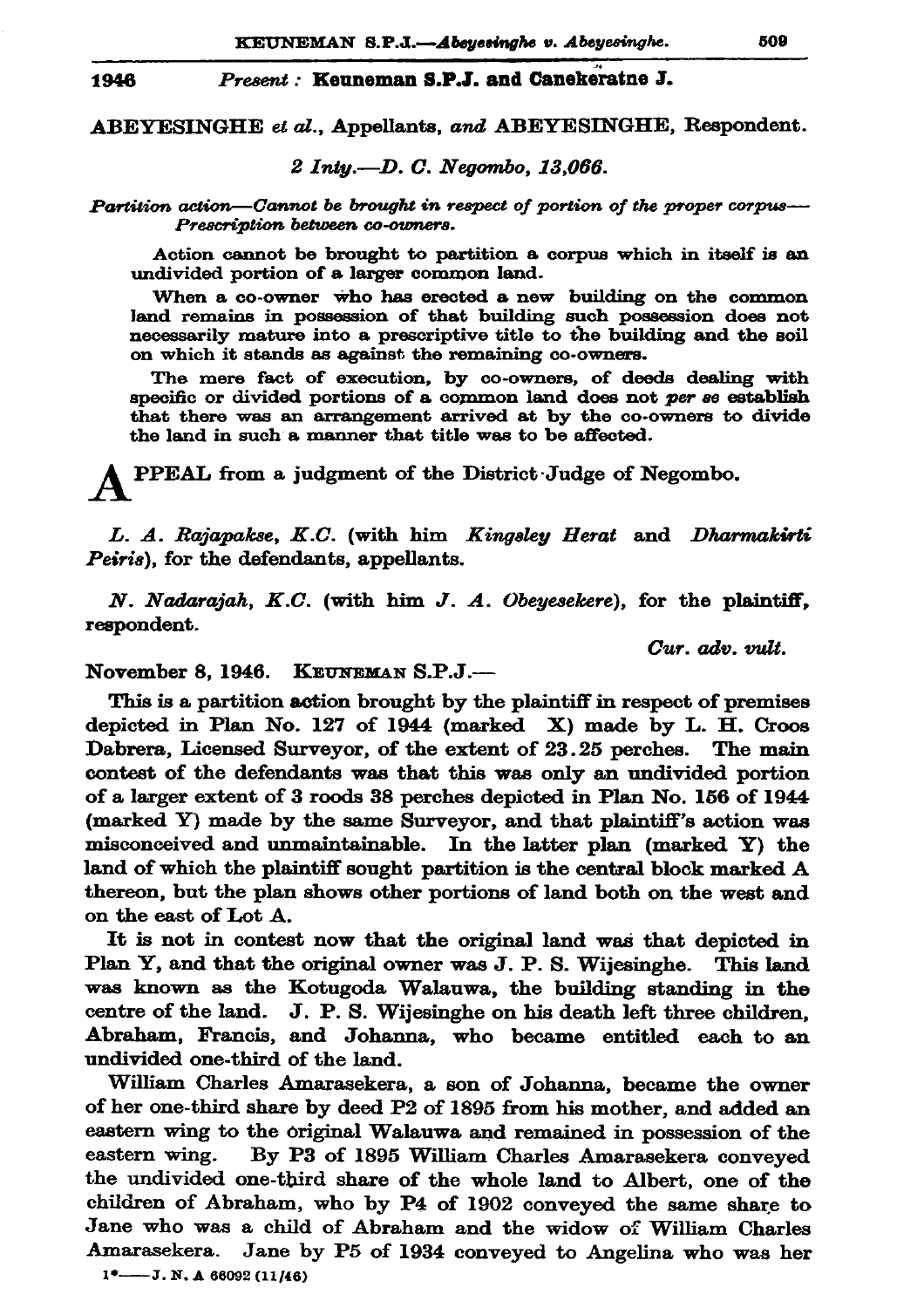adopted daughter. That deed described the premises conveyed as the eastern portion of the land and as containing in extent 266 feet in length from north to south and 61 feet in width from east to west. Engelina by P6 of 1935 conveyed to the plaintiff, with the same description.

Plaintiff further contended that the share of Francis, the one-third owner, passed to Albert the son of Abraham, but no deed was produced in support. Albert added a west wing to the original Walauwa and possessed the west wing and died about 1910. After his death his widow and some of the children purported to convey by the deeds P7, P8 and P9 of the years 1923, 1923 and 1928, but these deeds are not very clear as to the corpus or the extent of the land sold. Some of the deeds refer to lots depicted on Plan 1094 of the 17th February 1924, made by H.S. Perera, but that plan has not been produced and I am not able to find that the deeds relate to a defined western block of the original land. The deeds were in favour of Aldon Abeyasinghe who is said to be a brother of the plaintiff. By P10 of 1928 Shelton (who appears to be the same as Aldon) is said to have acquired another share. Shelton conveyed by P11 of 1929 to the plaintiff the whole of a divided portion of the land, the extent given being "about one and a half acres". The eastern boundary is given as "the other portion of the Walauwa".

The claim of the plaintiff is that by prescription the eastern and the western blocks have passed absolutely to him, and that the only portion of the land now remaining is the central block depicted in Plan X already referred to.

I may also state that Jane (already mentioned) who was entitled to a third share of Abraham's rights, by P16 of 1935 purported to convey to plaintiff and his brother the 1st defendant one-third of a defined portion of land which may be regarded as the land depicted in Plan X, mentioning as the extent 266 feet in length from north to south and 25 feet in breadth from east to west. In this deed Jane reserved a life interest which she subsequently conveyed by P17 of 1938.

Also Ellen the 3rd defendant-appellant herself by deed P19 of 1939 purported to convey to the 1st defendant a seven-twelfth share of a defined block which can be identified as that depicted in Plan X. The length is given as 266 feet and the breadth as 25 feet.

I may now deal with the issue of prescription. Plaintiff claims that he and his predecessors have prescribed to the eastern and the western blocks of the original land, and that all that remains to be partitioned is the central block, *i.e.* the land in Plan  $X$ . It has been established that William Charles Amarasekera built the eastern wing and that Albert built the western wing, and that they and their successors including the plaintiff have been in possession of those wings. On the other hand it is not unusual for one co-owner who has erected a new building on the common land to remain in possession of that building, and he may well have a right to do so. The exercise of that right would not necessarily mature into a prescriptive title to the building and the soil on which it stands as against the remaining co-owners. It is further to be noted that William Charles Amarasekera and Albert who acquired his interest did not purport to deal with a divided eastern block (vide P3 and P4) but only with an undivided share, and it was not till 1934 that Jane their successor in her deed P5 asserted such a claim. As regards the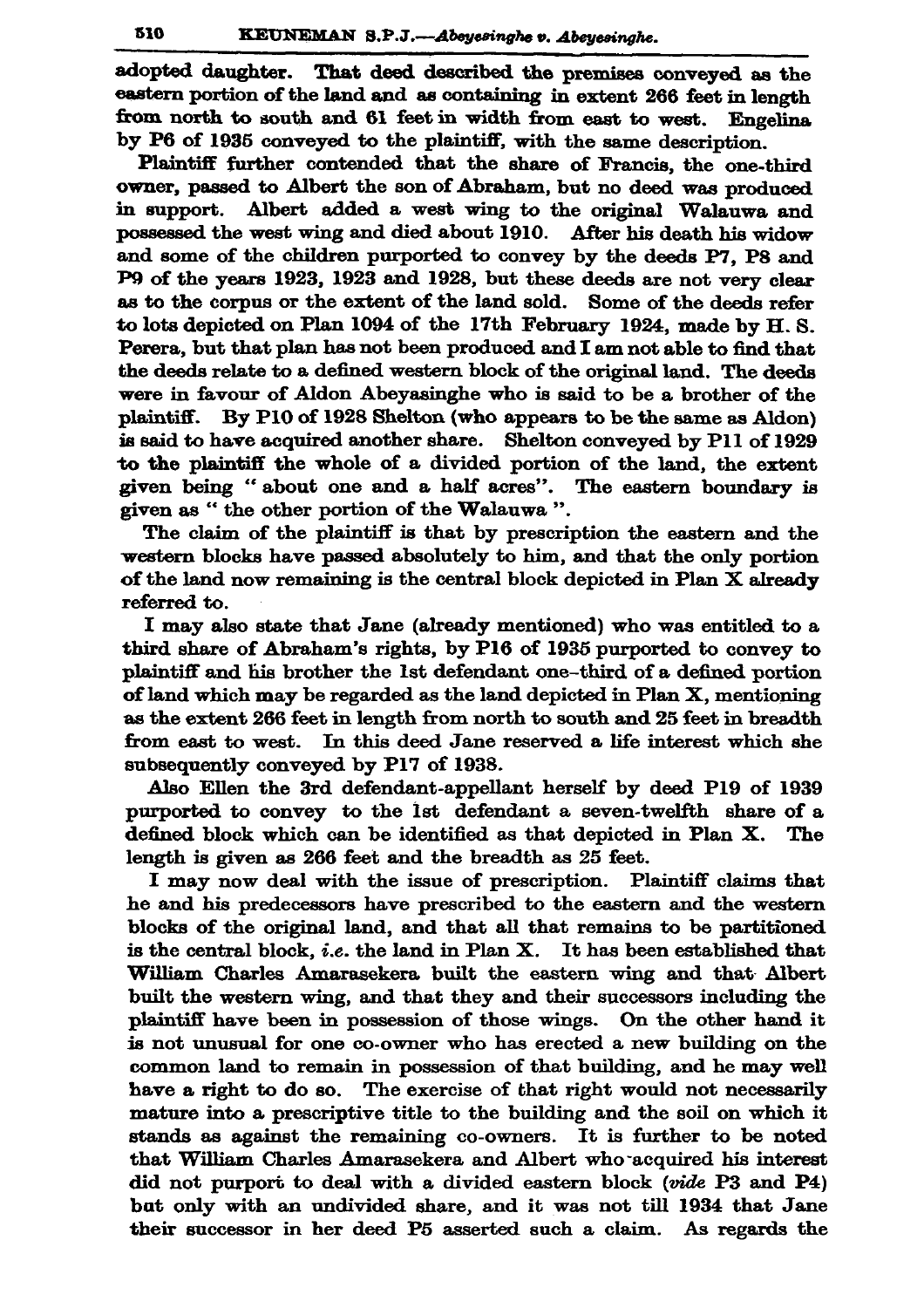western wing said to have been erected by Albert, I cannot draw any certain inference from the deeds that a claim to this block as a divided block was asserted until plaintiff received his deed in 1929.

It is also true that Jane by P16 of 1935 purported to deal with a divided central block—which may be identified as the lot in Plan X, and the 3rd defendant by P19 of 1939 purported to do the same. The 1st defendant was the grantee under those deeds, and we may assume that when it suited their purpose all the parties in this action adopted the attitude that the original land had been divided into three defined blocks. In fact the 3rd defendant at one stage adopted this view in her answer also.

But I do not think we can decide this case on the deeds in view of the fact that all the co-owners possessed portions of the original land. It has not been established in this case that there was an arrangement arrived at by the co-owners to divide the land in such a manner that title was to be affected, and the difficulty is to discover anything which is the equivalent of ouster.

I may point out that the larger premises in question contained a front and a back compound. As regards the front compound on the north. there is positive evidence that this was never divided up and that it was used in common by all the co-owners. In fact, access to all the houses was obtained by means of a circular drive which extended well to the east and to the west of the land depicted in Plan X. This was admitted by the plaintiff, and the District Judge has held that " it is clear that the drive was possessed in common." He however added that this was for convenience and not because it was the common property of the three sets of owners. In my opinion the District Judge has misunderstood the position. There was no evidence whatever that the front compound was dividedly possessed at any time, and the only evidence was that all along it was possessed in common, and I think this fact goes very far to nullify the contention of the plaintiff that there ever was divided possession of the larger corpus that resulted in the obtaining of a prescriptive title.

As regards the back compound to the south, there was evidence that it was divided into three blocks by fences which were ten years old at least, but it is not clear whether the division was intended to be exclusive or was merely adopted for the purpose of convenience.

A further point of importance is that the co-owners are all members of one family, and very strong evidence of exclusive possession was necessary to establish prescription. Also, action in this case was instituted on the 15th June, 1944. The facts from which we can presume any acknowledgment of the alleged division by the 1st and 3rd defendants were in 1935 and 1939—see deeds P16 and P19—i.e., within the prescriptive period.

On the evidence I do not think it is possible to hold that the plaintiff has prescribed to the eastern and the western blocks of the larger premises. It therefore results that the plaintiff has sought partition of an undivided portion of the proper corpus. This cannot be allowed. I do not think any useful purpose will be served by sending this case back so that the proper corpus may be included. In the circumstances I allow the appeal,